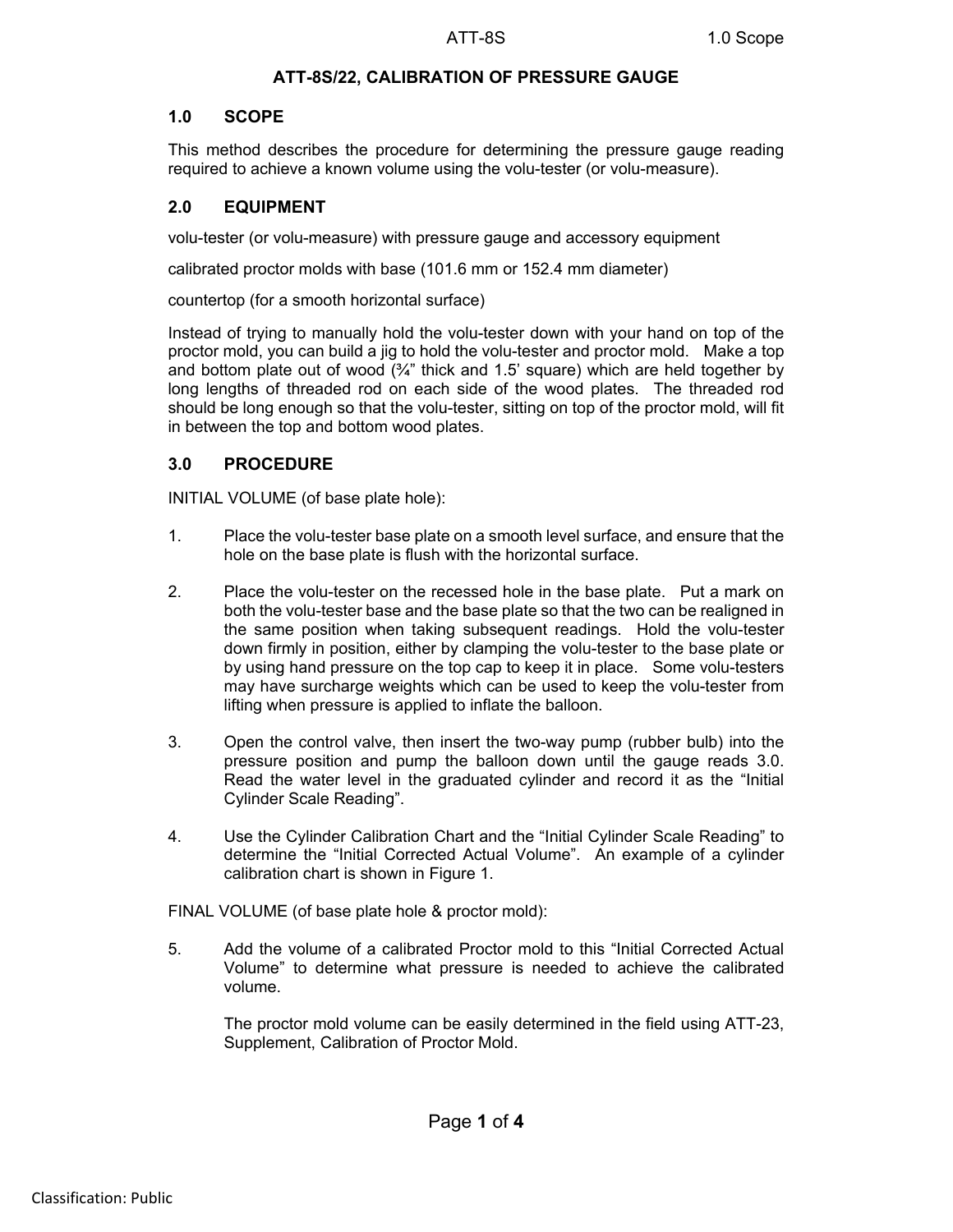# **VOLUTESTER CALIBRATION example**

Cylinder No. 1

### Water Temperature: 22 °C Temperature Correction: 0.997724

**FIGURE 1** 

| <b>Scale</b><br>Reading | Actual<br>Volume | <b>Scale</b><br>Reading | <b>Actual</b><br>Volume | <b>Scale</b><br>Reading | Actual<br>Volume | <b>Scale</b><br>Reading | Actual<br>Volume | Scale<br>Reading | <b>Actual</b><br>Volume | <b>Scale</b><br>Reading | <b>Actual</b><br>Volume |
|-------------------------|------------------|-------------------------|-------------------------|-------------------------|------------------|-------------------------|------------------|------------------|-------------------------|-------------------------|-------------------------|
| 10                      | 9                | 510                     | 493                     | 1010                    | 985              | 1510                    | 1478             | 2010             | 1972                    | 2510                    | 2468                    |
| 20                      | 18               | 520                     | 503                     | 1020                    | 995              | 1520                    | 1488             | 2020             | 1982                    | 2520                    | 2478                    |
| 30                      | 28               | 530                     | 513                     | 1030                    | 1005             | 1530                    | 1498             | 2030             | 1992                    | 2530                    | 2488                    |
| 40                      | 37               | 540                     | 522                     | 1040                    | 1015             | 1540                    | 1509             | 2040             | 2002                    | 2540                    | 2498                    |
| 50                      | 46               | 550                     | 532                     | 1050                    | 1025             | 1550                    | 1519             | 2050             | 2012                    | 2550                    | 2508                    |
| 60                      | 55               | 560                     | 542                     | 1060                    | 1035             | 1560                    | 1529             | 2060             | 2022                    | 2560                    | 2518                    |
| 70                      | 64               | 570                     | 551                     | 1070                    | 1045             | 1570                    | 1539             | 2070             | 2032                    | 2570                    | 2528                    |
| 80                      | 74               | 580                     | 561                     | 1080                    | 1055             | 1580                    | 1549             | 2080             | 2042                    | 2580                    | 2538                    |
| 90                      | 83               | 590                     | 571                     | 1090                    | 1065             | 1590                    | 1559             | 2090             | 2053                    | 2590                    | 2548                    |
| 100                     | 92               | 600                     | 581                     | 1100                    | 1075             | 1600                    | 1569             | 2100             | 2063                    | 2600                    | 2559                    |
| 110                     | 102              | 610                     | 591                     | 1110                    | 1084             | 1610                    | 1579             | 2110             | 2072                    | 2610                    | 2568                    |
| 120                     | 111              | 620                     | 601                     | 1120                    | 1094             | 1620                    | 1589             | 2120             | 2082                    | 2620                    | 2578                    |
| 130                     | 121              | 630                     | 611                     | 1130                    | 1104             | 1630                    | 1598             | 2130             | 2092                    | 2630                    | 2588                    |
| 140                     | 130              | 640                     | 621                     | 1140                    | 1114             | 1640                    | 1608             | 2140             | 2102                    | 2640                    | 2598                    |
| 150                     | 140              | 650                     | 631                     | 1150                    | 1124             | 1650                    | 1618             | 2150             | 2111                    | 2650                    | 2608                    |
| 160                     | 149              | 660                     | 641                     | 1160                    | 1133             | 1660                    | 1628             | 2160             | 2121                    | 2660                    | 2618                    |
| 170                     | 159              | 670                     | 651                     | 1170                    | 1143             | 1670                    | 1637             | 2170             | 2131                    | 2670                    | 2628                    |
| 180                     | 169              | 680                     | 661                     | 1180                    | 1153             | 1680                    | 1647             | 2180             | 2140                    | 2680                    | 2638                    |
| 190                     | 178              | 690                     | 671                     | 1190                    | 1163             | 1690                    | 1657             | 2190             | 2150                    | 2690                    | 2648                    |
| 200                     | 188              | 700                     | 681                     | 1200                    | 1172             | 1700                    | 1667             | 2200             | 2160                    | 2700                    | 2658                    |
| 210                     | 198              | 710                     | 690                     | 1210                    | 1182             | 1710                    | 1677             | 2210             | 2170                    | 2710                    | 2668                    |
| 220                     | 207              | 720                     | 700                     | 1220                    | 1192             | 1720                    | 1687             | 2220             | 2180                    | 2720                    | 2678                    |
| 230                     | 217              | 730                     | 710                     | 1230                    | 1203             | 1730                    | 1697             | 2230             | 2190                    | 2730                    | 2688                    |
| 240                     | 227              | 740                     | 719                     | 1240                    | 1213             | 1740                    | 1707             | 2240             | 2200                    | 2740                    | 2698                    |
| 250                     | 237              | 750                     | 729                     | 1250                    | 1223             | 1750                    | 1717             | 2250             | 2210                    | 2750                    | 2708                    |
| 260                     | 247              | 760                     | 739                     | 1260                    | 1233             | 1760                    | 1727             | 2260             | 2220                    | 2760                    | 2718                    |
| 270                     | 257              | 770                     | 749                     | 1270                    | 1243             | 1770                    | 1737             | 2270             | 2230                    | 2770                    | 2728                    |
| 280                     | 267              | 780                     | 758                     | 1280                    | 1253             | 1780                    | 1747             | 2280             | 2240                    | 2780                    | 2738                    |
| 290                     | 276              | 790                     | 768                     | 1290                    | 1263             | 1790                    | 1757             | 2290             | 2250                    | 2790                    | 2747                    |
| 300                     | 286              | 800                     | 778                     | 1300                    | 1273             | 1800                    | 1767             | 2300             | 2260                    | 2800                    | 2757                    |
| 310                     | 296              | 810                     | 788                     | 1310                    | 1283             | 1810                    | 1777             | 2310             | 2269                    | 2810                    | 2767                    |
| 320                     | 306              | 820                     | 798                     | 1320                    | 1292             | 1820                    | 1787             | 2320             | 2279                    | 2820                    | 2777                    |
| 330                     | 315              | 830                     | 808                     | 1330                    | 1302             | 1830                    | 1797             | 2330             | 2289                    | 2830                    | 2787                    |
| 340                     | 325              | 840                     | 819                     | 1340                    | 1312             | 1840                    | 1807             | 2340             | 2299                    | 2840                    | 2797                    |
| 350                     | 334              | 850                     | 829                     | 1350                    | 1321             | 1850                    | 1817             | 2350             | 2309                    | 2850                    | 2807                    |
| 360                     | 344              | 860                     | 839                     | 1360                    | 1331             | 1860                    | 1826             | 2360             | 2319                    | 2860                    | 2817                    |
| 370                     | 354              | 870                     | 849                     | 1370                    | 1341             | 1870                    | 1836             | 2370             | 2329                    | 2870                    | 2826                    |
| 380                     | 363              | 880                     | 860                     | 1380                    | 1350             | 1880                    | 1846             | 2380             | 2339                    | 2880                    | 2836                    |
| 390                     | 373              | 890                     | 870                     | 1390                    | 1360             | 1890                    | 1856             | 2390             | 2349                    | 2890                    | 2846                    |
| 400                     | 382              | 900                     | 880                     | 1400                    | 1370             | 1900                    | 1866             | 2400             | 2359                    | 2900                    | 2856                    |
| 410                     | 393              | 910                     | 890                     | 1410                    | 1379             | 1910                    | 1875             | 2410             | 2369                    | 2910                    | 2866                    |
| 420                     | 403              | 920                     | 899                     | 1420                    | 1389             | 1920                    | 1885             | 2420             | 2379                    | 2920                    | 2876                    |
| 430                     | 413              | 930                     | 909                     | 1430                    | 1399             | 1930                    | 1894             | 2430             | 2389                    | 2930                    | 2886                    |
| 440                     | 423              | 940                     | 918                     | 1440                    | 1409             | 1940                    | 1904             | 2440             | 2398                    | 2940                    | 2896                    |
| 450                     | 433              | 950                     | 928                     | 1450                    | 1419             | 1950                    | 1914             | 2450             | 2408                    | 2950                    | 2906                    |
| 460                     | 443              | 960                     | 937                     | 1460                    | 1429             | 1960                    | 1923             | 2460             | 2418                    | 2960                    | 2916                    |
| 470                     | 453              | 970                     | 947                     | 1470                    | 1439             | 1970                    | 1933             | 2470             | 2428                    | 2970                    | 2927                    |
| 480                     | 463              | 980                     | 956                     | 1480                    | 1448             | 1980                    | 1942             | 2480             | 2438                    | 2980                    | 2937                    |
| 490                     | 473              | 990                     | 966                     | 1490                    | 1458             | 1990                    | 1952             | 2490             | 2448                    | 2990                    | 2947                    |
| 500                     | 483              | 1000                    | 975                     | 1500                    | 1468             | 2000                    | 1961             | 2500             | 2458                    | 3000                    | 2957                    |

Page **2** of **4**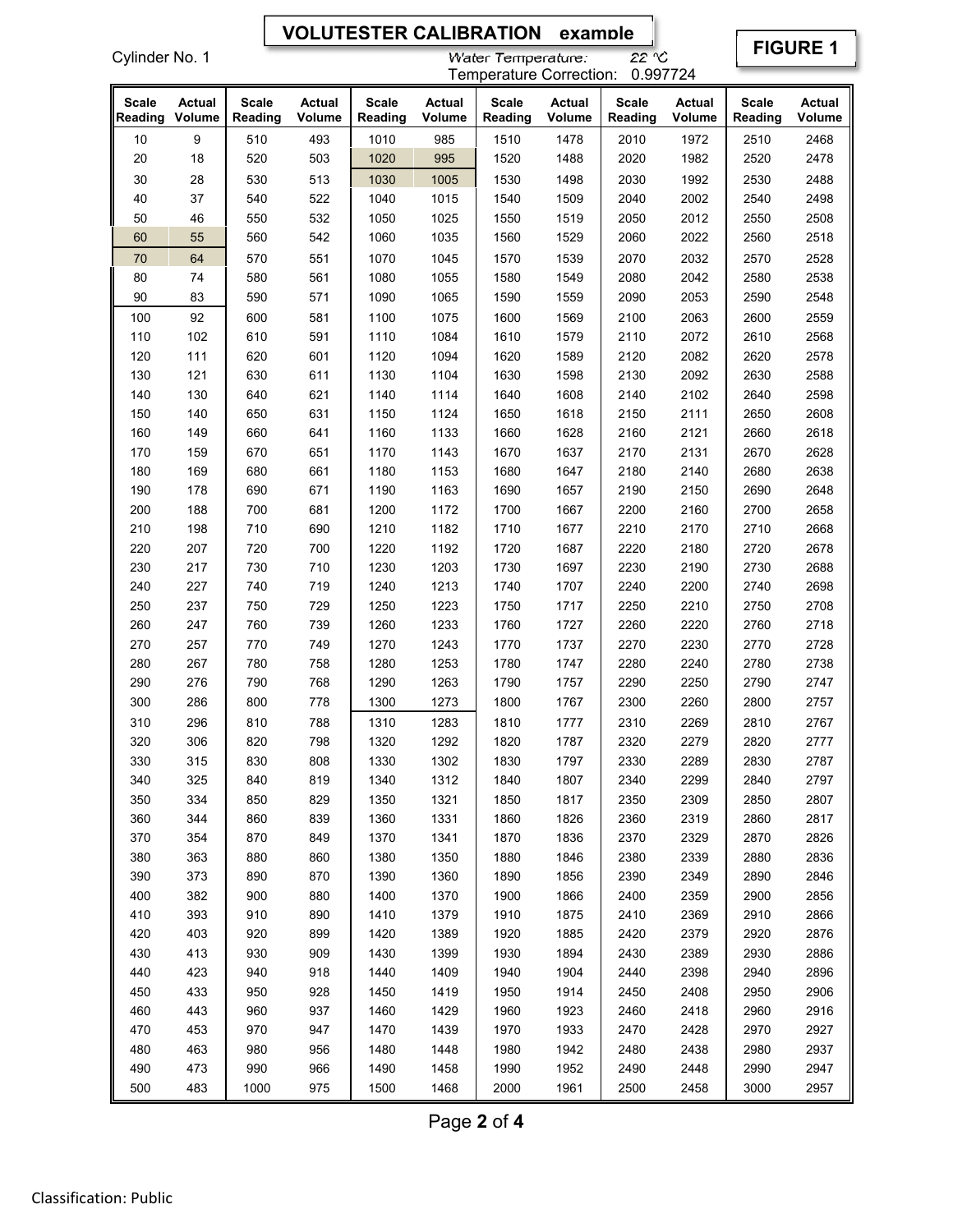- 6. Use the calculated final actual volume needed and cylinder calibration chart to determine the "Calculated Final Scale Reading".
- 7. Center the volu-tester base plate over top of the proctor mold. Align the marks previously put on the base plate and volu-tester base.
- 8. Place the volu-tester on the base plate. Ensure the pump is in the pressure position.
- 9. Open the air release valve and allow the balloon to fall into the mold. Wait until the water level is stationary.
- 10. Begin pumping air pressure into the cylinder. The apparatus must not break contact with the mold.
- 11. Lower your eye parallel to the surface of the water and take volume indicator readings until the calculated final scale reading (from step 6) is reached.

Volume indicator readings are taken when the water is stationary. Always read the bottom of the meniscus.

12. Close the air release valve and record the pressure gauge reading. **This pressure is the minimum pressure dial reading required to obtain an accurate volume during the field tests.** 

The volu-tester (or volu-measure) apparatus must be capable of maintaining the required pressure at which volume indicator readings are taken.

- 13. Open the air release valve and begin pumping.
- 14. If the water level remains constant, the calibration is complete.

Close the air release valve and **record the dial reading as the maximum pressure reading required to obtain an accurate volume.**

- 15. If the water level decreased, that is, the calculated final scale reading increased with an increase in pressure, either the cylinder calibration chart or the volume of the proctor mold is in error. If this occurs, verify the chart and proctor mold volume.
- 16. Reverse the pump, open the valve and pump the balloon back up into the graduated cylinder.
- 17. Loosen the clamping devices and remove the apparatus from the proctor mold.
- 18. Replace the volu-tester (or volu-measure), density plate, pump and chart in the equipment box.